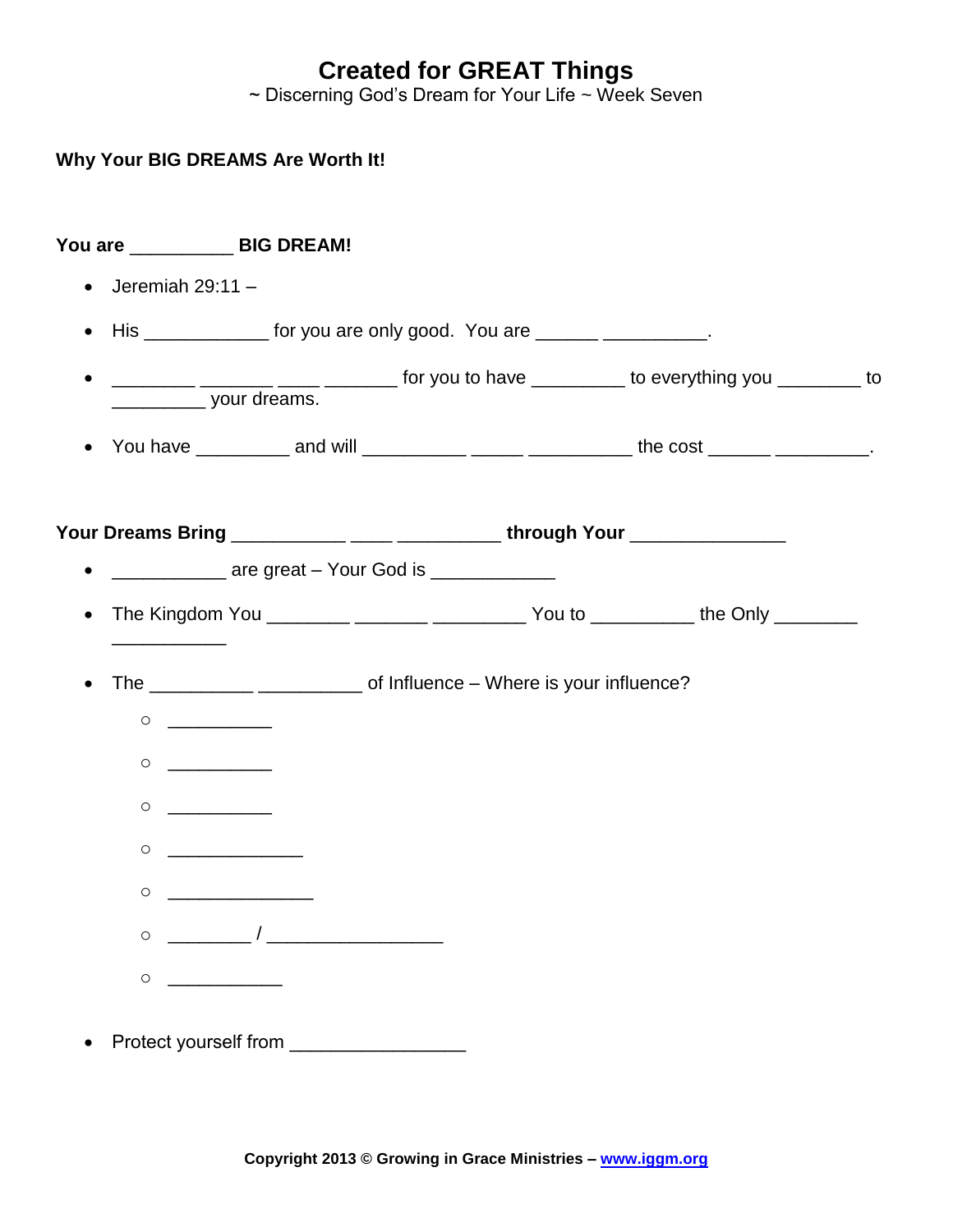| When the going gets tough<br>$\bullet$                  |                                                                                     |                                                                                                                                                      |
|---------------------------------------------------------|-------------------------------------------------------------------------------------|------------------------------------------------------------------------------------------------------------------------------------------------------|
| $\circ$                                                 |                                                                                     |                                                                                                                                                      |
| $\circ$                                                 |                                                                                     |                                                                                                                                                      |
| $\circ$                                                 |                                                                                     |                                                                                                                                                      |
| $\circ$                                                 |                                                                                     | Keep your _______ _________ on the ____________                                                                                                      |
|                                                         |                                                                                     | The ________________________ your dreams - the greater the ______________                                                                            |
|                                                         |                                                                                     | Great Question: What ____________ do I need in order to proceed when, while on the<br>journey, the _________ looks _____________ than I anticipated? |
| Your Dreams _____________ you ____________ to _________ |                                                                                     |                                                                                                                                                      |
| James 4:8 -<br>$\bullet$                                |                                                                                     |                                                                                                                                                      |
| $\bullet$                                               | __________________ what He has _________<br>_________________ what He has _________ |                                                                                                                                                      |
|                                                         | to what He is ____________                                                          |                                                                                                                                                      |
|                                                         | ______ what He __________ to you                                                    |                                                                                                                                                      |
|                                                         |                                                                                     |                                                                                                                                                      |
| Christ is _________________ on _____                    |                                                                                     | on                                                                                                                                                   |